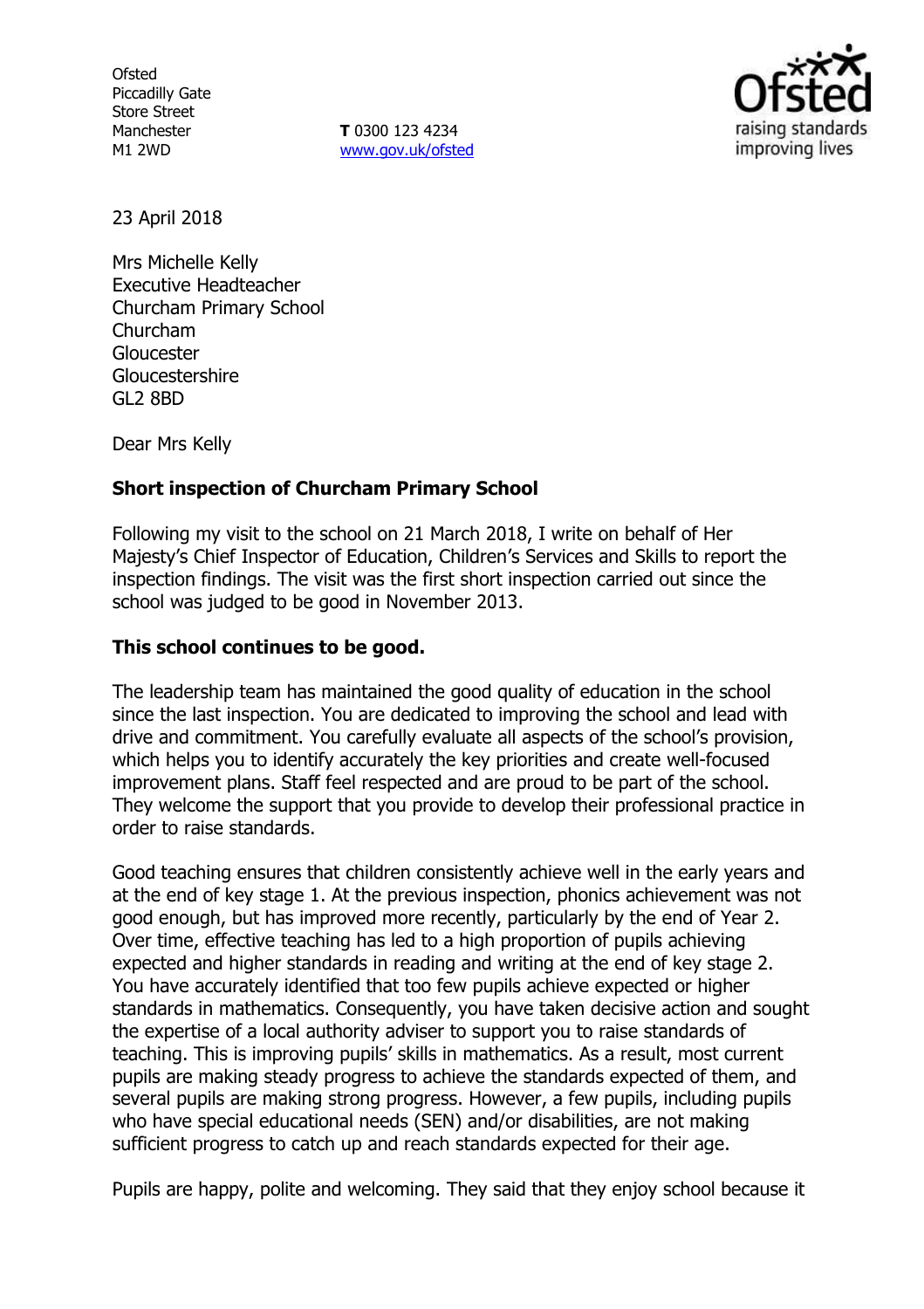

is 'amazing' and 'teachers make learning fun'. Pupils are sociable and keen to talk about their learning. The overwhelming majority of parents and carers are pleased with the school. They typically comment, 'This is a great school … I highly recommend it', and 'I am really happy with the school … My child is challenged well.' Parents also spoke favourably of the support for pupils who have SEN and/or disabilities.

Governors, some of whom are new to their roles, are committed to supporting school improvement. They make the most of opportunities to work with you, other leaders and your local authority adviser. This helps them to evaluate the success of improvements to teaching and learning.

# **Safeguarding is effective.**

The school is a happy and caring environment. All adults in the school know they have a responsibility for keeping pupils safe and form positive and respectful relationships with them. Adults have high expectations of pupils' behaviour. Pupils respect the school's rules, because they are keen to learn. As a result, pupils listen carefully and follow instructions sensibly. Pupils said that that poor behaviour is rare but they are confident that any issues would be swiftly resolved. A parent confirmed this, commenting, 'The behaviour rules work really well for my child.'

You provide staff with appropriate and timely updates to training, so that they know what to do if they believe that a pupil might be at risk. You log details of any concerns and keep secure records. You do not hesitate to contact outside agencies for advice and support. This helps you to ensure that you are providing families with the help they need.

You maintain well-organised and detailed records of the checks you carry out to confirm that staff are safe to work with children. There are well-understood procedures for keeping pupils safe in a range of situations, such as when they are on trips or if they require first aid. You work tirelessly to encourage pupils to attend regularly, which makes a positive difference for most pupils.

# **Inspection findings**

- We agreed that my first line of enquiry would investigate what actions you have taken to improve phonics teaching, because achievement over time has not been good enough. You have improved the consistency of the teaching of phonics, and teaching now meets pupils' needs well. Adults model learning effectively, and pupils enjoy rehearsing and applying their phonics skills to read and write accurately. Your latest assessment information shows that pupils are making effective progress. They persevere when they find reading tricky and recognise when they have made mistakes. This helps them to correct themselves.
- Alongside discrete phonics sessions, you have provided pupils with reading opportunities, which help them to apply sounds they have been practising. Pupils enjoy reading regularly, at home and in school. Their secure understanding of phonics helps them to read well. Pupils talk confidently about events in stories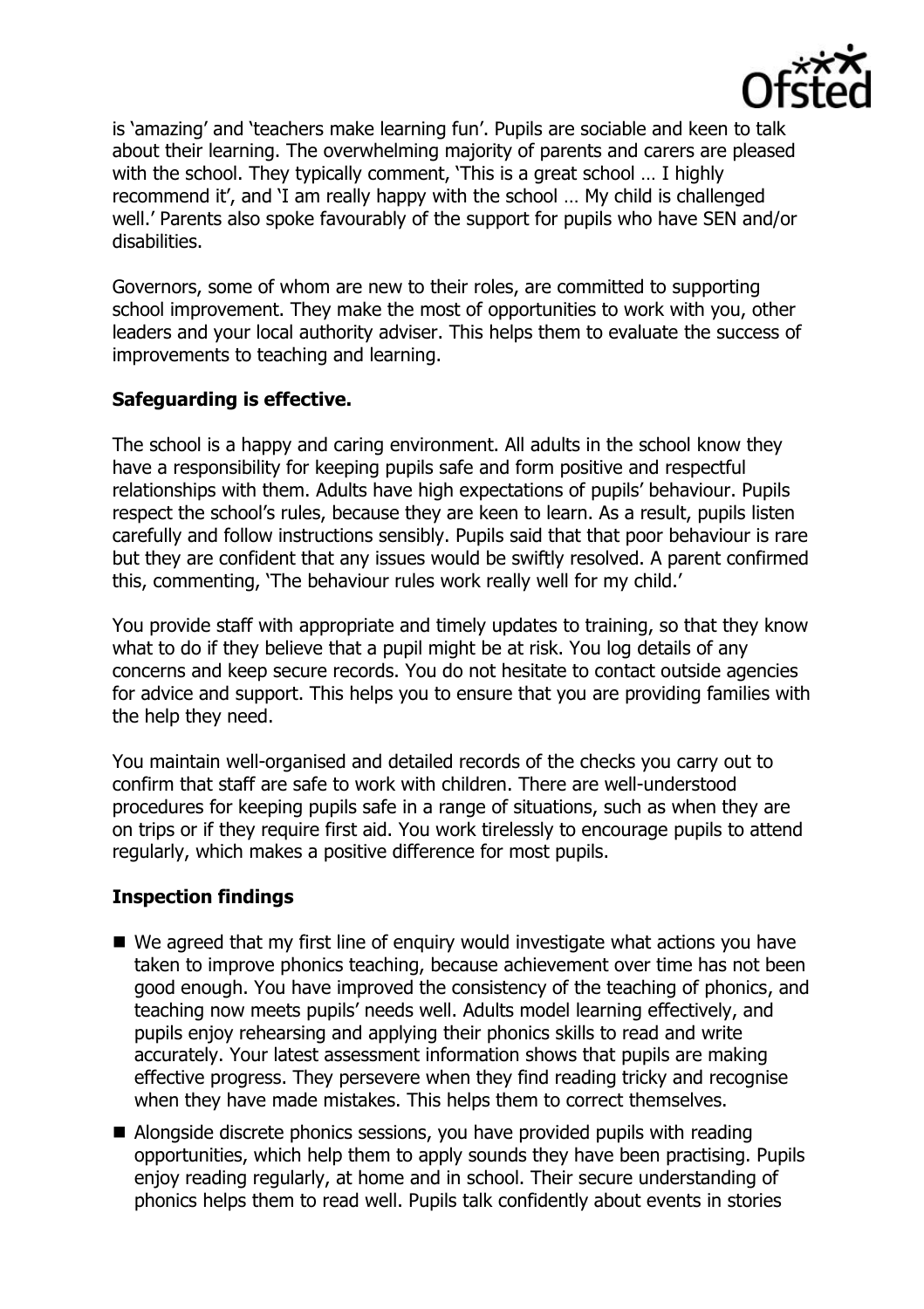

and can give reasons for characters' actions. Teachers award stickers and certificates, which inspire pupils to read often.

- $\blacksquare$  My second line of enquiry was to determine how well you are improving the teaching of mathematics, particularly in key stage 2. This is because too few pupils achieve the expected or higher standards of the national curriculum at the end of the key stage. You have correctly identified this as a priority for the school and have sought the support of the local authority adviser. You and other leaders, including governors, work closely with the adviser to improve mathematics teaching. As a result of working on 'do it, twist it and solve it' activities in mathematics, pupils are now able to practise, apply and consolidate their mathematics skills. For example, older pupils can confidently explain how to convert kilograms into grams and then use this information to solve problems.
- You and other leaders routinely monitor the effectiveness of teaching, which helps you to swiftly intervene when teaching needs to improve. You use the information from your monitoring of teaching to help staff to improve, so that pupils make better progress. Effective teaching of current pupils ensures that most pupils are making sufficient progress to reach the standards expected of them. A good proportion of pupils, including the most able pupils, are making accelerated progress and acquiring greater depth in their learning. However, a few pupils are falling behind.
- My third line of enquiry was to establish how effectively you support disadvantaged pupils and pupils who have SEN and/or disabilities. You are committed to working closely with parents and teachers to assist pupils who need individually planned support. Parents speak favourably about the help you provide. Typical comments include, 'When my child needed extra help, it was identified straight away and is really making a difference.' You work closely with the special educational needs coordinator (SENCo), who has a good understanding of pupils' needs. However, a minority of pupils who have SEN and/or disabilities are still not making enough progress to reach the standards expected for their age. You have made disadvantaged pupils a priority, which has helped you to provide pupils with additional teaching. This is having a positive impact, and most pupils are now making effective progress.
- My final line of enquiry was to check how well leaders and governors reduce higher absence for a minority of pupils who do not attend regularly. You are determined to reduce absence and you regularly communicate with parents to explain the importance of regular attendance. You relentlessly pursue the reasons for absence and provide attractive incentives, such as muffins and vouchers to motivate pupils to attend. This is having a positive impact and the attendance of the majority of pupils is improving. However, despite your efforts, a small minority of pupils are still frequently absent, and this is adversely affecting their progress.

## **Next steps for the school**

Leaders and those responsible for governance should ensure that:

 $\blacksquare$  pupils who need to catch up, including pupils who have SEN and/or disabilities ,